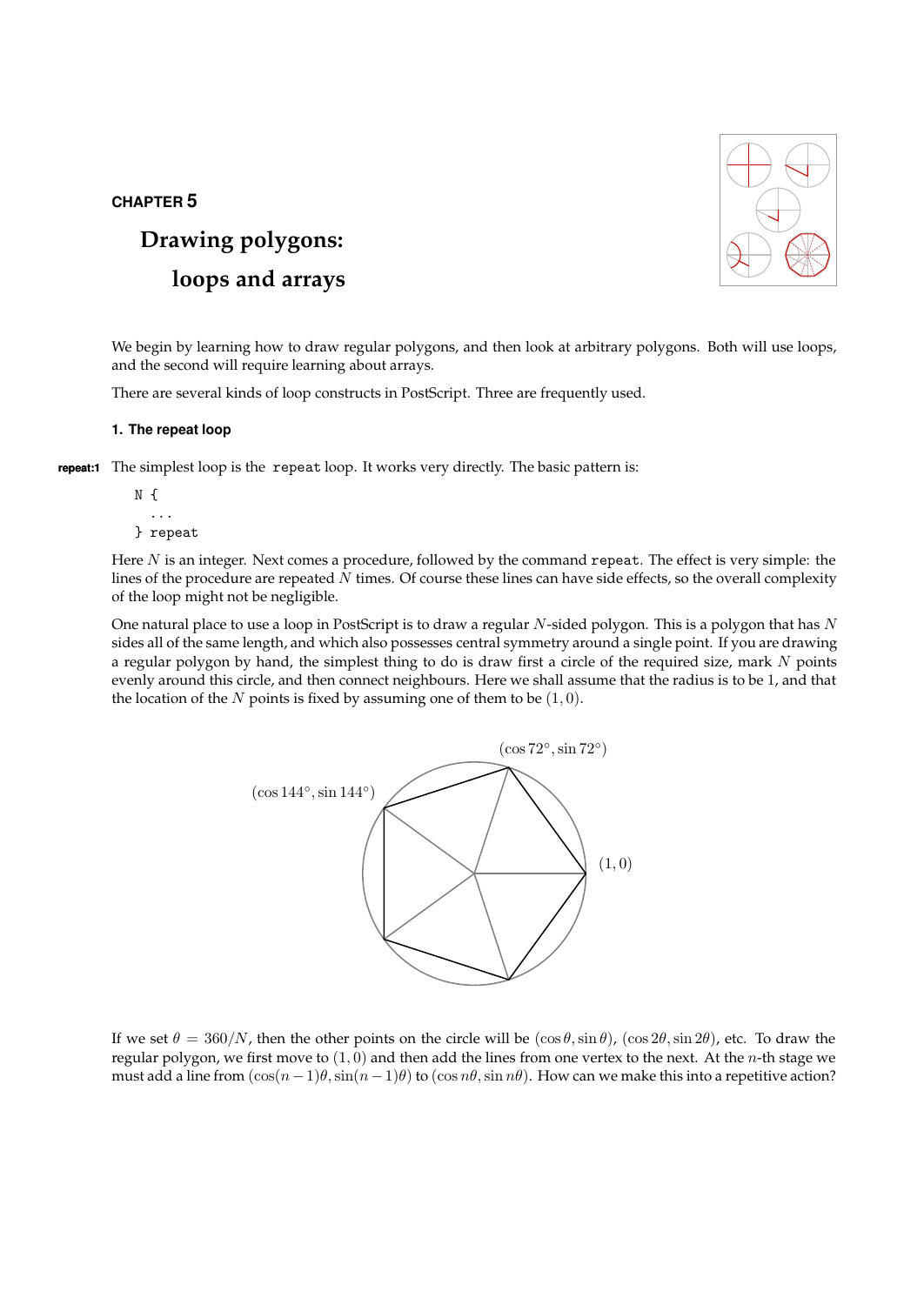By using a variable to store the current angle, and incrementing it by  $360/N$  in each repeat. Here is a procedure that will do the job:

```
% At entrance the number of sides is on the stack
% The effect is to build a regular polygon of N sides
/make-regular-polygon { 4 dict begin
 /N exch def
 /A 360 N div def
 1 0 moveto
 N fA cos A sin lineto
   /A A 360 N div add def
 } repeat
 closepath
end } def
```
In the first iteration,  $A = 360/N$ , in the second  $A = 720/N$ , etc.

**Exercise 1.** Modify this procedure to have two arguments, the first equal to the radius of the polygon. Why is not worthwhile to add the centre and the location of the initial point as arguments?

## 2. The for loop

for:2 Repeat loops are the simplest in PostScript. Slightly more complicated is the for loop. To show how it works, for:2 here is an example of drawing a regular pentagon:

```
1 0 moveto
1 1 5 {
 /i exch def
 i 72 mul cos i 72 mul sin lineto
} for
closepath
```
The for loop has one slightly tricky feature which requires the line /i exch def. The structure of the for loop is this:

s h N { ... } for

This loop involves a 'hidden' and nameless variable which starts with a value of  $s$ , increments itself by  $h$  each time the procedure is performed, and stops after doing the last loop where this variable is equal to or less than N. This hidden (or implicit) variable is put on the stack just before each repetition of the procedure. The line /i exch def behaves just like the similar lines in procedures—it takes that hidden variable off the stack and assigns it to the named variable i. It is not necessary to do this, but you must do something with that number on the stack, because otherwise it will just accumulate there, causing eventual if not immediate trouble. If you don't need to use the loop variable, but just want to get rid of it, use the command pop, which just removes the top item from the stack.

Incidentally, it is safer to use only integer variables in the initial part of a for loop, because otherwise rounding errors may cause a last loop to be missed, or an extra one to be done.

**Exercise 2.** Make up a procedure polygon just like the one in the first section, but using a for loop instead of a repeat loop.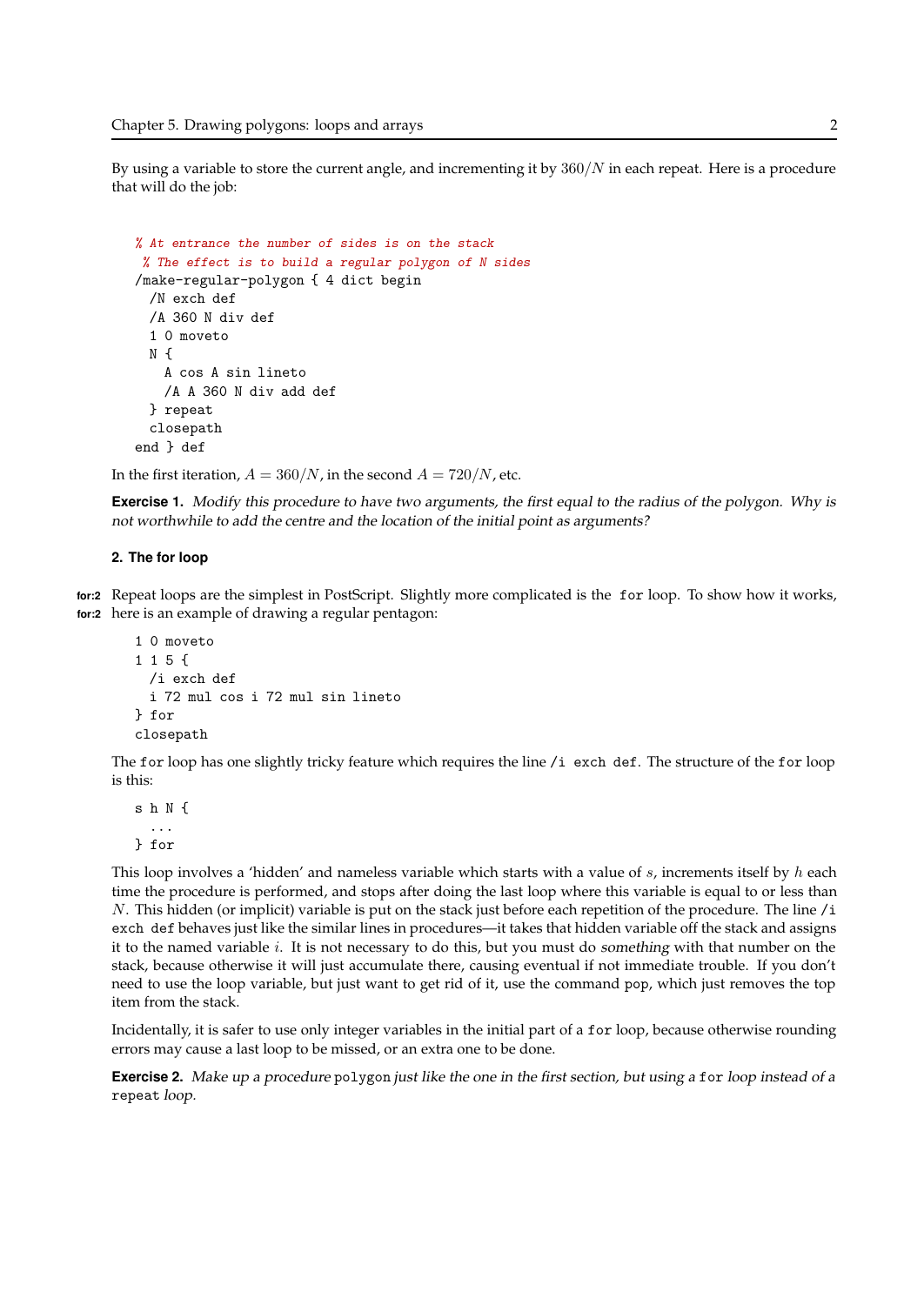**Exercise 3.** Write a complete PostScript program which makes your own graph paper. There should be light grey lines 1 mm. apart, heavier gray ones 1 cm apart, and the axes done in black. The centre of the axes should be at the centre of the page. Fill as much of the page as you can with the grid.

#### 3. The loop loop

The third kind of loop is the most complicated, but also the most versatile. It operates somewhat like a while lesit:3 loop in other languages, but with a slight extra complication.

```
1 0 moveto
/A 72 def
{ A cos A sin lineto
 /A A 72 add def
 A 360 gt { exit } if
} loop
closepath
```
The complication is that you **must** test a condition in the loop, and explicitly force an exit if it is not satisfied. Otherwise you will loop forever. If you put in your condition at the beginning of the loop, you have the equivalent of a while loop, while if at the end a do . . . while loop. Thus, the commands loop and exit should almost always be used together. Exits can be put into any loop in order to break out of it under exceptional conditions.

## 4. Graphing functions

Function graphs or parametrized curves can de done easily with simple loops, although we shall see in the next chapter a more sophisticated way to do them. Here would be sample code to draw a graph of  $y = x^2$  from  $-1$  to 1:

```
/N 100 def
/x - 1 def
/dx 2 N div def
/f {
  dup mul
} def
newpath
x dup f moveto
N f/x x dx add def
 x dup f lineto
} repeat
stroke
```
#### 5. General polygons

Polygons don't have to be regular. In general a polygon is essentially a sequence of points  $P_0, P_1, \ldots, P_{n-1}$ called its **vertices**. The edges of the polygon are the line segments connecting the successive vertices. We shall array: 3 impose a convention here: a point will be an array of two numbers  $[x, y]$  and a polygon will be an array of points  $[P_0 \ P_2 \ \ldots \ P_{n-1}]$ . We now want to define a procedure which has an array like this as a single argument, and builds the polygon from that array by making line segments along its edges.

There are a few things you have to know about arrays in PostScript in order to make this work (and they are just about all you have to know):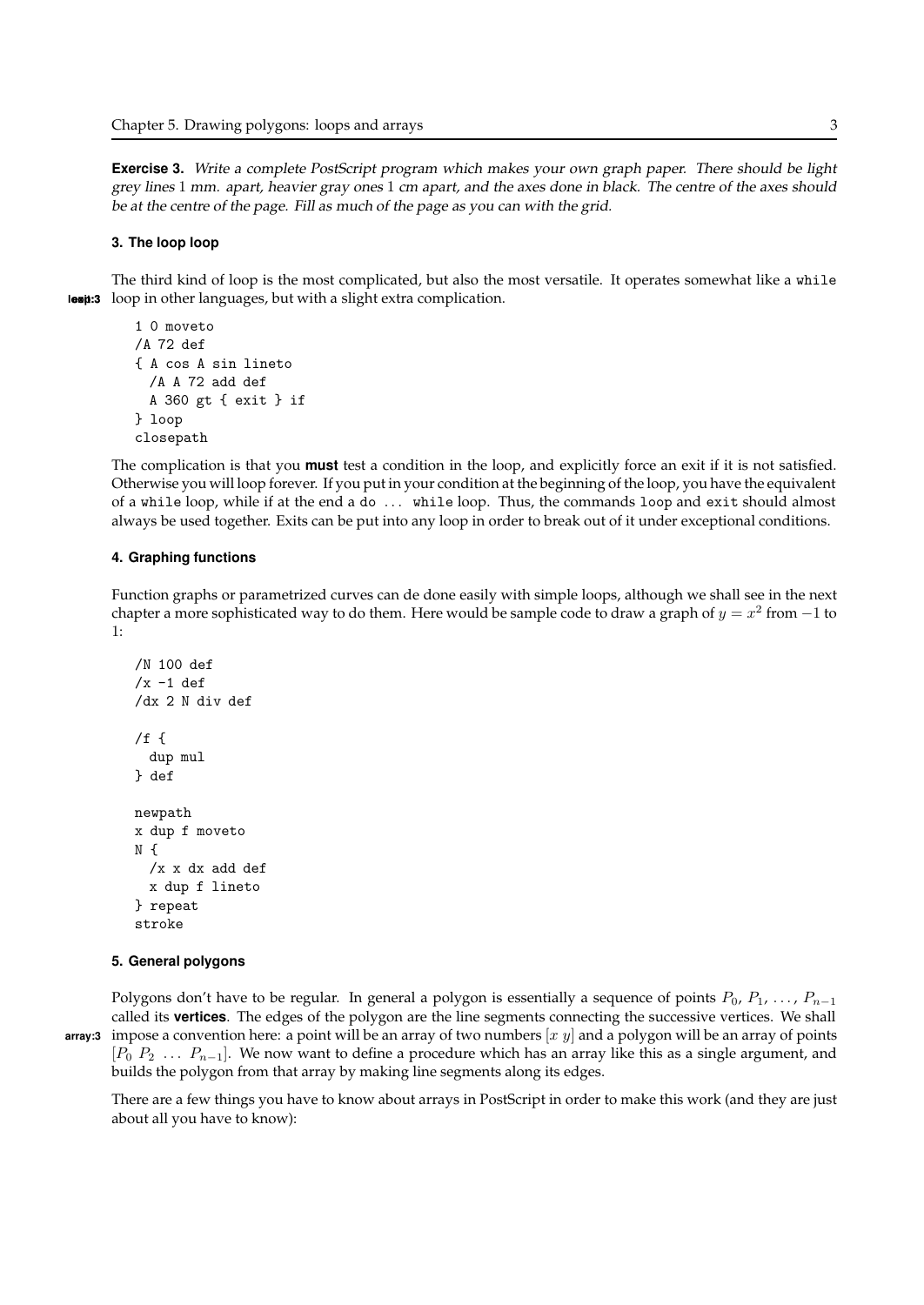- (1) The numbering of items in an array starts at 0;
- length:3 (2) if  $a$  is an array then a length returns the number of items in the array;
	- get:4 (3) if  $a$  is an array then  $a$  i get puts the *i*-th item on the stack;
	- [:4] (4) you create an array on the stack by entering [, a few items, then ];

```
% argument: array of points
% builds the corresponding polygon
/make-polygon { 3 dict begin
/a exch def
/n a length def
n 1 gt {
  a 0 get 0 get
  a 0 get 1 get
 moveto
  1 1 n 1 sub {
    /i exch def
    a i get 0 get
    a i get 1 get
    lineto
  } for
} if
end } def
```
This procedure starts out by defining the local variable  $a$  to be the array on the stack which is its argument. Then it defines n to be the number of items in a. If  $n \leq 1$  there is nothing to be done at all. If  $n > 1$ , we move to the first point in the array, and then draw  $n - 1$  line segments. Since there are n points in the array, we draw  $n - 1$ segments, and the last point is  $P_{n-1}$ . Note also that since the  $i$ -th item in the array is a point  $P_i$ , which is itself an array of two items, we must 'get' its elements to make a line. If  $P = [x \, y]$  then P 0 get P 1 get puts x y on the stack.

There is another way to unload the items in an array onto the stack: the sequence P aload puts all the entries of P onto the stack, together with the array P itself at the top. The sequence P aload pop thus puts all the entries on the stack, in order. This is simpler and more efficient than getting the items one by one.

Note also that if we want a closed polygon, we must add closepath outside the procedure. There is no requirement that the first and last points of the polygon be the same.

There is one more important thing to know about arrays. Normally, you build one by entering any sequence of items in between square brackets [ and ], separated by space, possibly on separate lines. An array can be any sequence of items, not necessarily all of the same kind. The following is a legitimate use of make-polygon to draw a pentagon:

```
newpath
\sqrt{ }[1 0]
  [72 cos 72 sin]
  [144 cos 144 sin]
  [216 cos 216 sin]
  [288 cos 288 sin]
]
make-polygon
closepath
stroke
```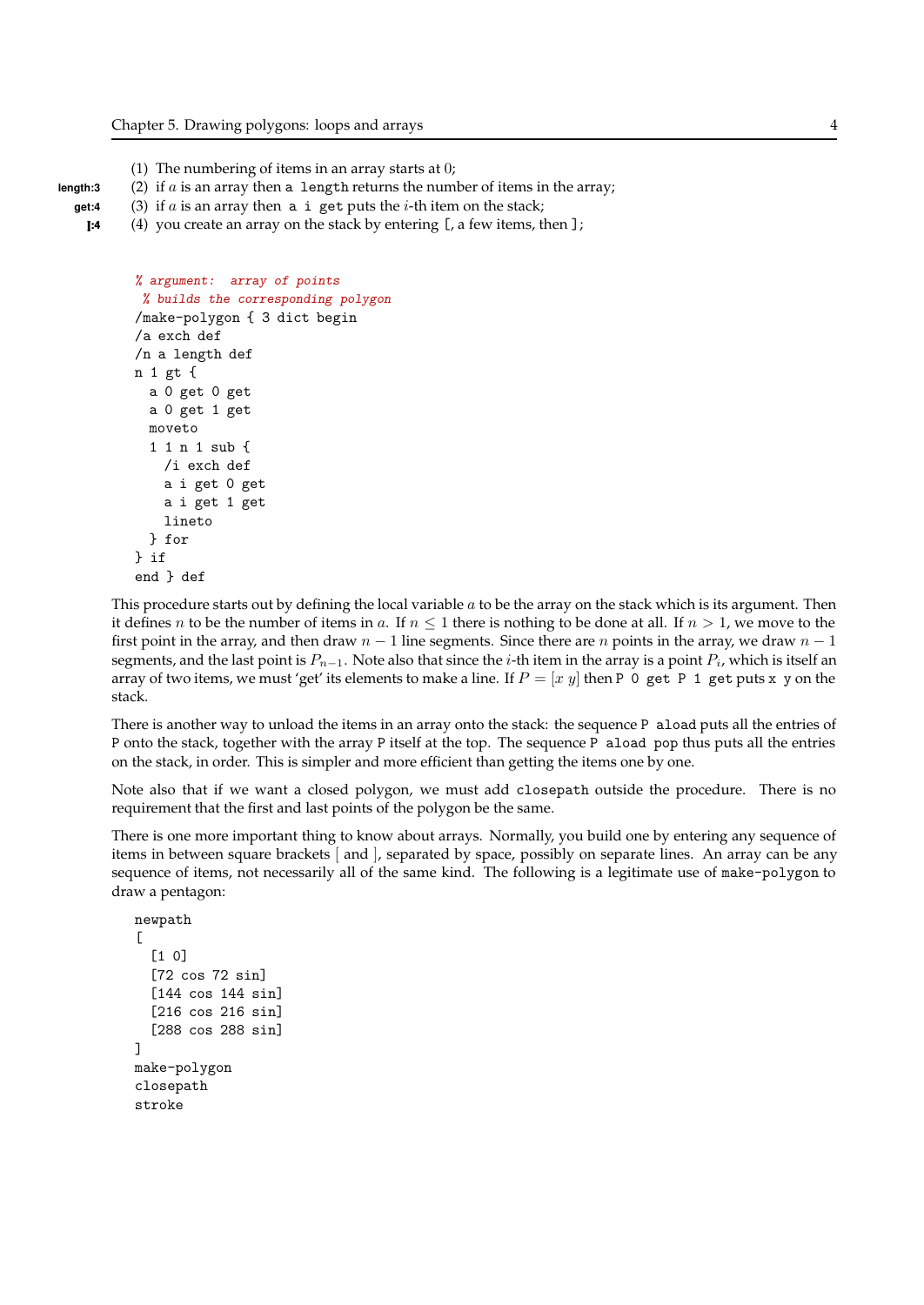flag:American:4 Exercise 4. Use loops and make-polygon to draw the American flag in colour, say 3" high and 5" inches wide. (The stars—there are 50 of them—are the interesting part.)



array:5 Exercise 5. Another useful pair of commands involving arrays are array and put. The sequence n array puts on the stack an array of length n. What is in it? A sequence of null objects, that is to say essentially faceless entities. Of course the array will be of no use until null objects are replaced by proper data. The way to do this is with the put command. The sequence A n x put sets  $A[n] = x$ .

(1) Construct <sup>a</sup> procedure reversed that replaces an array by the array that lists the same objects in the opposite order, without changing the original array. (2) Then use put and careful stack manipulations to do this without using any variables in your procedure. Thus

[0 1 2 3] reversed

should return [3 2 1 0].

## 6. Clipping polygons

In this section, now that we are equipped with loops and arrays, we shall take up a slight generalization of the problem we began with in the last chapter. We shall also see a new kind of loop.

Here is the new problem:

• We are given a closed planar polygonal path  $\gamma$ , together with a line  $Ax + By + C = 0$ . We want to replace  $\gamma$ by its intersection with the half plane  $f(x, y) = Ax + By + C \le 0$ .



herland algorithm:5 We are going to see here a simple but elegant way of solving these problems called the **Hodgman-Sutherland** algorithm after its inventors. We may as well assume the path to be oriented. The solution to the problem reduces to one basic idea: if the path  $\gamma$  exits the half plane at a point P and next crosses back at  $Q$ , we want to replace that part of  $\gamma$  between P and Q by the straight line PQ.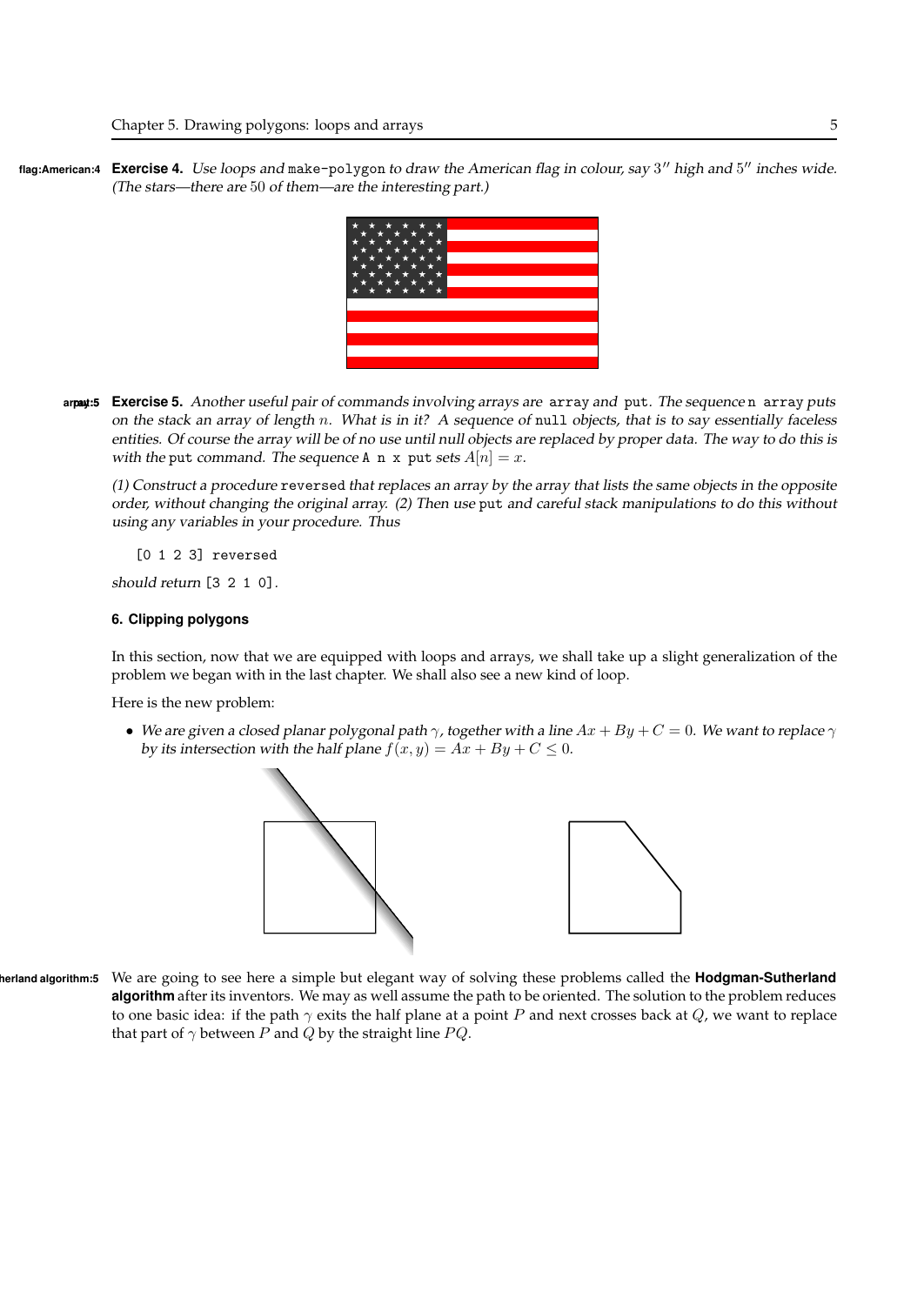

We want to design a procedure, which I'll call hodgman-sutherland, that has the closed polygon  $\gamma$  and the line  $Ax + By + C = 0$  as arguments and returns on the stack a new polygon obtained from  $\gamma$  by cutting off the part in the region  $Ax + By + C > 0$ . The polygon  $\gamma$  will be represented by the array of its vertices and the line by the array  $\ell = (A, B, C)$ . Let

$$
\langle \ell, P \rangle = Ax + By + C
$$

if  $P = (x, y)$ .

The procedure looks in turn at each edge of the polygon, in the order determined by the array. It starts with the edge  $P_{n-1}$ ,  $P_0$ , a convenient trick in such situations. As we proceed, we are going to build up the replacement polygon by adding points to it. Suppose we are looking at an edge  $PQ$ . What we do will depend on circumstances. Roughly put:

- (1) If  $\langle \ell, P \rangle \le 0$  and  $\langle \ell, Q \rangle \le 0$  (both P and Q inside the half plane determined by  $\ell$ ) we add Q to the new polygon;
- (2) if  $\langle \ell, P \rangle < 0$  but  $\langle \ell, Q \rangle > 0$  (P inside, Q outside) we add the intersection  $PQ \cap \ell$  of the segment PQ with  $\ell$ , which is

$$
\frac{\langle \ell, Q \rangle P - \langle \ell, P \rangle Q}{\langle \ell, Q \rangle - \langle \ell, P \rangle} ,
$$

to the new polygon;

- (3) if  $\langle \ell, P \rangle = 0$  but  $\langle \ell, Q \rangle > 0$  we do nothing;
- (4) if  $\langle \ell, P \rangle > 0$  but  $\langle \ell, Q \rangle \le 0$  (P outside, Q inside) then we add both PQ  $\cap \ell$  and Q, unless they are the same, in which case we just add one;
- (5) if both  $P$  and  $Q$  are outside we do nothing.

This process is very much like that performed in Chapter 4 to find the intersection of a line and a rectangle, and one convention is certainly the same—an edge does not really contain its starting point.

In certain singular cases, one of the vertices lies on  $\ell$  and no new point is calculated.

One peculiar aspect of the process is that if the line crosses and recrosses several times, it still returns a single polygon.

forall:6 In writing the procedure to do this, we are going to use the forall loop. It is used like this:

a { ... } forall

where a is an array. The procedure  $\{\ldots\}$  is called once for each element of the array a, with that element on top of the stack. It acts much like the for loop, and in fact some for loops can be simulated with an equivalent forall loop by putting an appropriate array on the stack.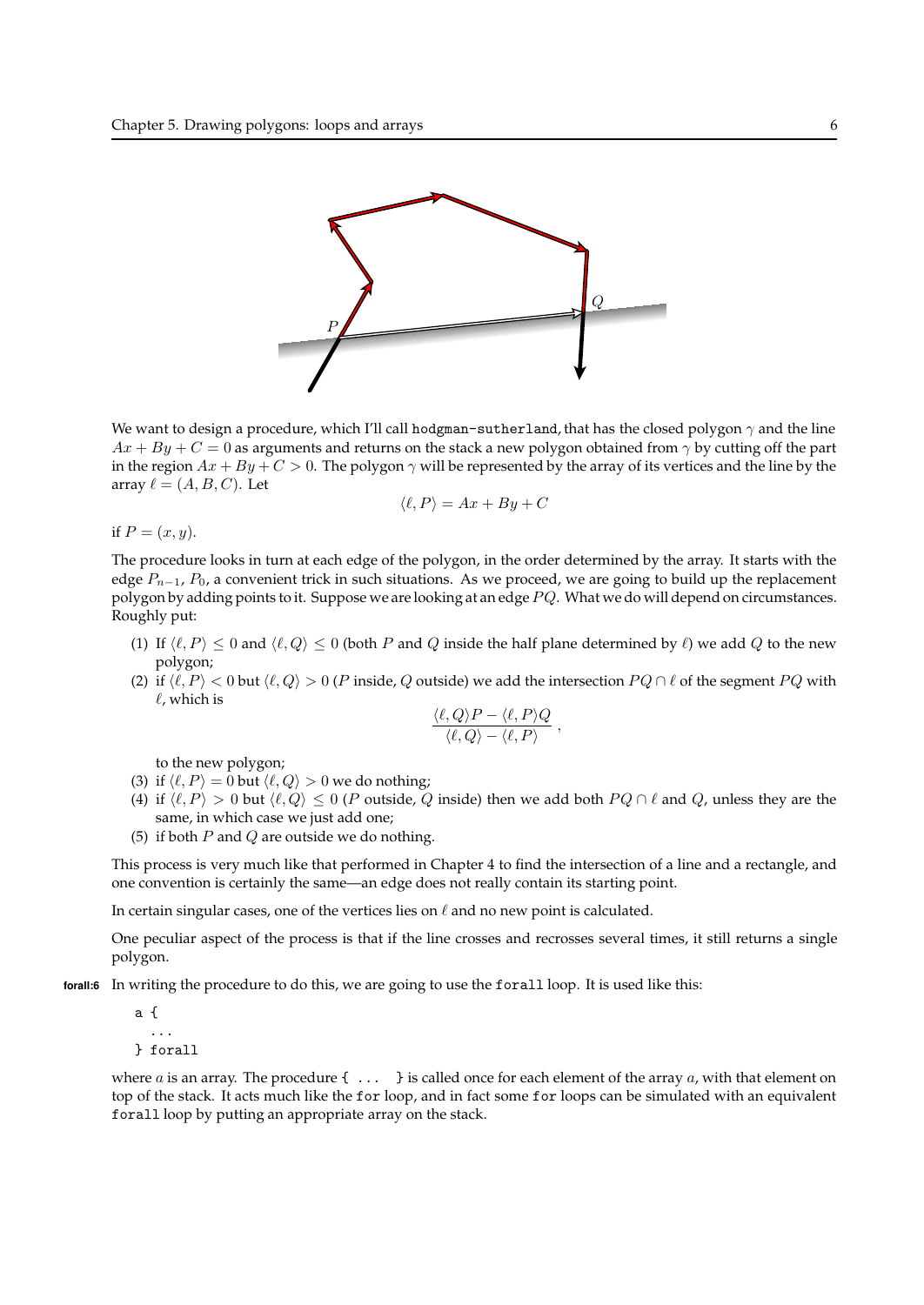In the program excerpt below there are a few things to notice in addition to the use of forall. One is that for efficiency's sake the way in which a local dictionary is used is a bit different from previously. I have defined a procedure evaluate which calculates  $Ax + By + C$  given [A B C] and [x y]. If I were following the pattern recommended earlier, this procedure would set up its own local dictionary on each call to it. But setting up a dictionary is inefficient, and evaluate is called several times in the main procedure here. So I use no dictionary, roll:6 but rely entirely on stack operations. The new stack operation used here is roll. It has two arguments n and  $i$ , shifting the top n elements on the stack cyclically up by  $i$ —i.e. it rolls the top n elements of the stack. If the stack

is currently

 $x_4$   $x_3$   $x_2$   $x_1$   $x_0$  (bottom to top)

then the sequence 5 2 roll changes it to

 $x_1 x_0 x_4 x_3 x_2$ .

```
% x y [A B C] => Ax + By + C
/evaluate \frac{1}{2} \frac{1}{2} \frac{1}{2} \frac{1}{2} \frac{1}{2} \frac{1}{2} \frac{1}{2} \frac{1}{2} \frac{1}{2} \frac{1}{2} \frac{1}{2} \frac{1}{2} \frac{1}{2} \frac{1}{2} \frac{1}{2} \frac{1}{2} \frac{1}{2} \frac{1}{2} \frac{1}{2} \frac{1}{2} \frac{1}{2} aload pop % x y A B C5 1 roll % C x y A B
   3 2 roll % C x A B y
   mul \frac{\partial}{\partial C} x A By
   3 1 roll % C By x A
   mul % C By Ax
   add \frac{\partial}{\partial x} A x + B y + C
```

```
} def
```
Another thing to notice is that the data we are given are the vertices of the polygon, but what we really want to do is look at its edges, or pairs of successive vertices. So we use two variables P and Q, and start with  $P = P_{n-1}$ . In looping through  $P_0, P_1, \ldots$  we are therefore looping through edges  $P_{n-1}P_0, P_0P_1, \ldots$ 

```
% arguments: polygon [A B C]
 % returns: closure of polygon truncated to Ax+By+C <= 0
/hodgman-sutherland { 4 dict begin
/f exch def
/p exch def
/n p length def
% P = p[n-1] to start
/P p n 1 sub get def
/d P length 1 sub def
/fP P aload pop f evaluate def
[
 p {
    /Q exch def
    /fQ Q aload pop f evaluate def
    fP 0 le {
     fQ 0 le {
        % P \le 0, Q \le 0: add Q\Omega}{
        % P \le 0, Q > 0fP 0 lt {
          % if P < 0, add intersection
          /QP fQ fP sub def
          \GammafQ P 0 get mul fP Q 0 get mul sub QP div
```